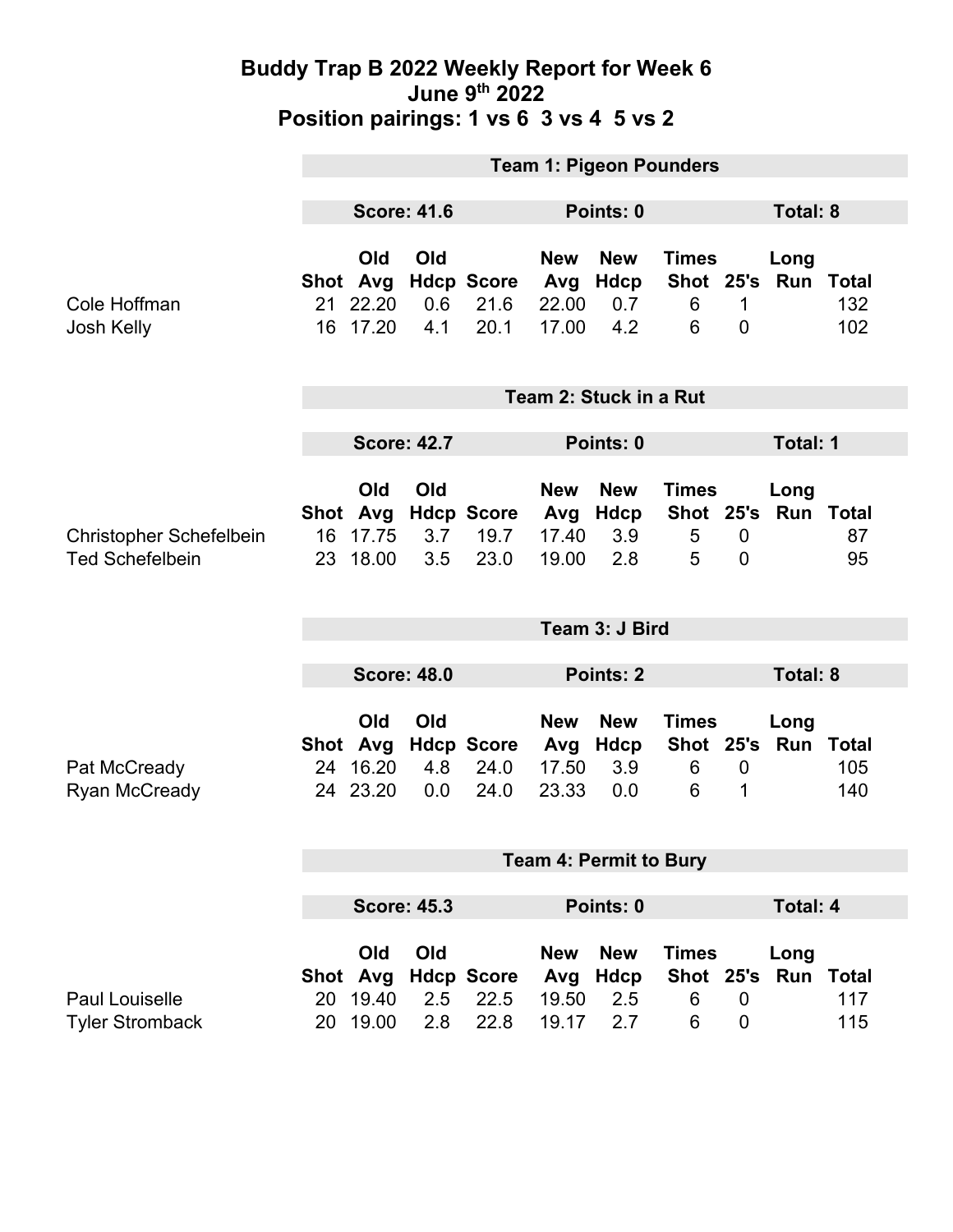### **Buddy Trap B 2022 Weekly Report for Week 6 June 9th 2022 Position pairings: 1 vs 6 3 vs 4 5 vs 2**

|                                               | <b>Team 5: Shot Dead</b> |                                      |                   |                                   |                                     |                                  |                                     |                               |                       |                     |
|-----------------------------------------------|--------------------------|--------------------------------------|-------------------|-----------------------------------|-------------------------------------|----------------------------------|-------------------------------------|-------------------------------|-----------------------|---------------------|
|                                               | <b>Score: 44.5</b>       |                                      |                   | Points: 2                         |                                     |                                  | Total: 5                            |                               |                       |                     |
| Lily Jedneak<br><b>Christian Sapp</b>         | Shot<br>17<br>21         | <b>Old</b><br>Avg<br>16.60<br>20.00  | Old<br>4.5<br>2.1 | <b>Hdcp Score</b><br>21.5<br>23.0 | <b>New</b><br>Avg<br>16.67<br>20.17 | <b>New</b><br>Hdcp<br>4.4<br>2.0 | <b>Times</b><br>Shot 25's<br>6<br>6 | $\overline{0}$<br>$\mathbf 0$ | Long<br>Run           | Total<br>100<br>121 |
|                                               | Team 6: CSU              |                                      |                   |                                   |                                     |                                  |                                     |                               |                       |                     |
|                                               | <b>Score: 46.0</b>       |                                      |                   | Points: 2                         |                                     |                                  | Total: 10                           |                               |                       |                     |
| <b>Andrew Erickson</b><br><b>Zach Pickett</b> | 23                       | Old<br>Shot Avg<br>23 20.40<br>20.00 | Old<br>1.8<br>2.1 | <b>Hdcp Score</b><br>23.0<br>23.0 | <b>New</b><br>Avg<br>20.83<br>20.50 | <b>New</b><br>Hdcp<br>1.5<br>1.8 | <b>Times</b><br>6<br>6              | $\overline{0}$<br>0           | Long<br>Shot 25's Run | Total<br>125<br>123 |

Super Shooters: None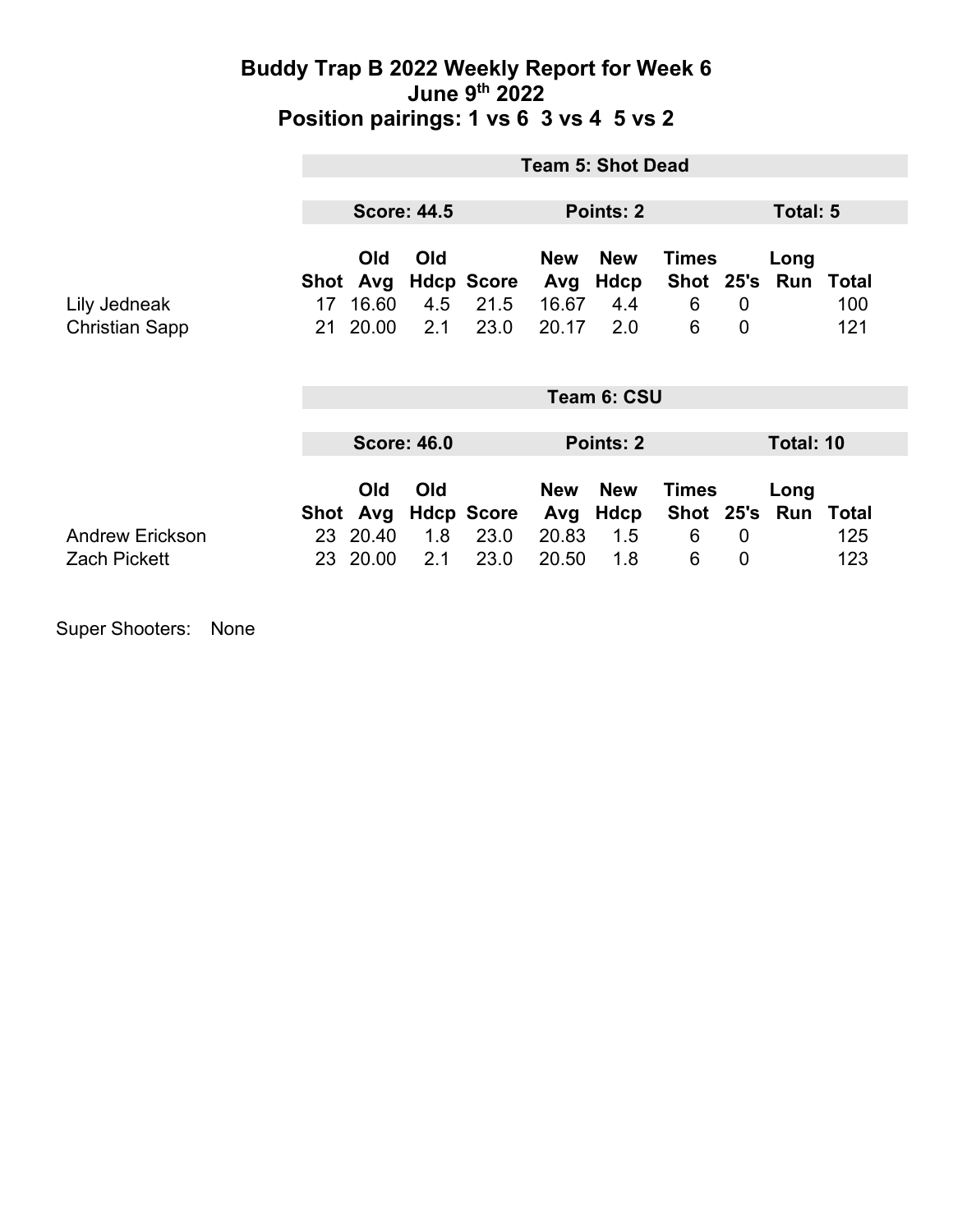## **Buddy Trap B 2022 Weekly Report for Week 6 June 9th 2022 Position pairings: 1 vs 6 3 vs 4 5 vs 2**

# **Buddy Trap B 2022 r Team Standings through week 6**

| <b>CSU</b>             | 10.0 | <b>WINNER OF THE FIRST 3RD</b> |
|------------------------|------|--------------------------------|
| J Bird                 | 8.0  |                                |
| <b>Pigeon Pounders</b> | 8.0  |                                |
| <b>Shot Dead</b>       | 5.0  |                                |
| <b>Permit to Bury</b>  | 4.0  |                                |
| <b>Stuck in a Rut</b>  | 1.0  |                                |
|                        |      |                                |